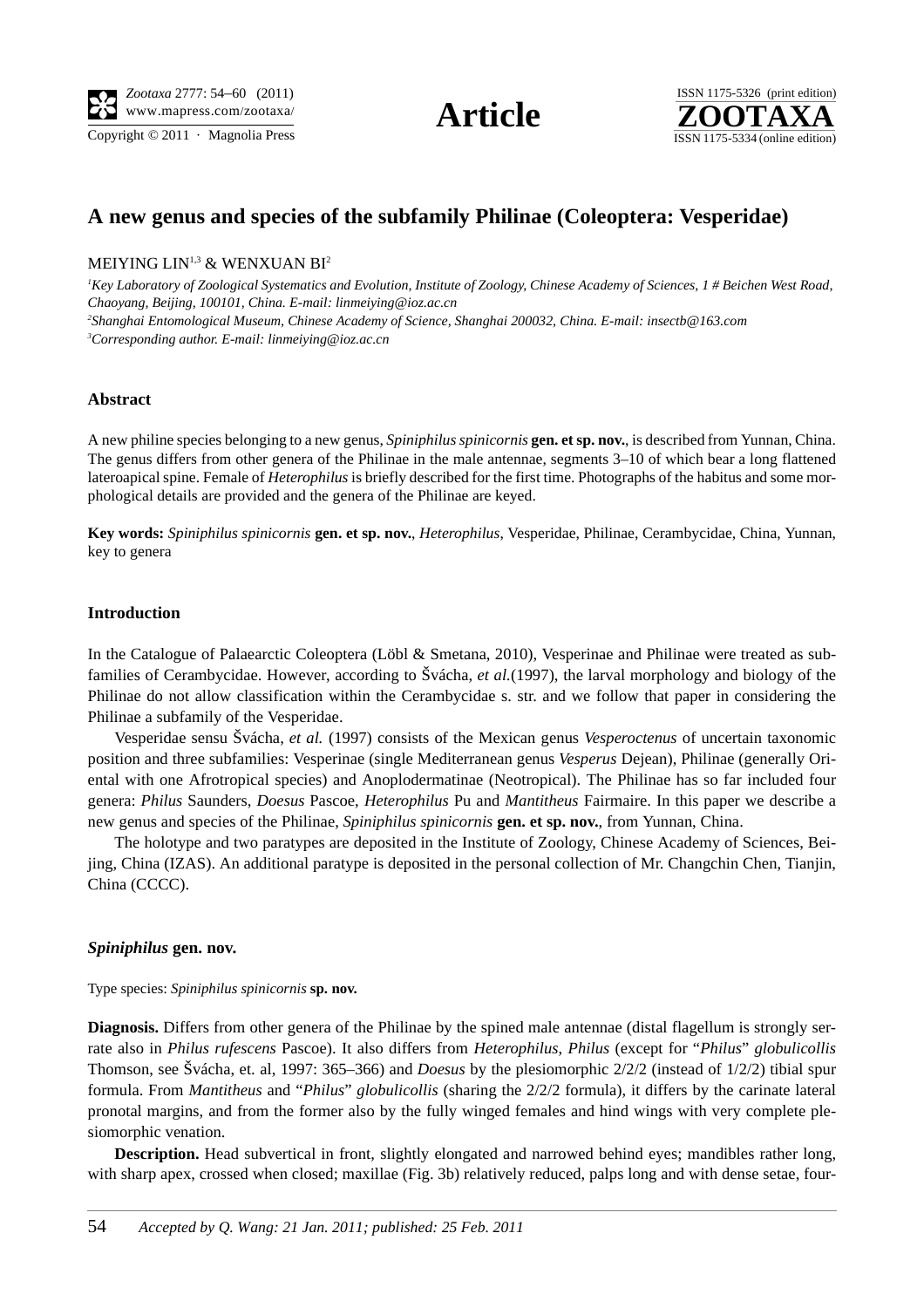segmented, the third segment shortest, terminal segment with apex truncated; galea with long setae, lacinia reduced; eyes large, emarginated, prominent, lower lobes anteriorly approaching genal margins. Antennae longer (male) or shorter (female) than the body, flagellomeres flattened, flagellomeres I to VIII prominently angulate lateroapically in females (making flagellum weakly serrate), in males the lateroapical angle produced into a long flattened spine (making flagellum pectinate); scape stout, shorter than other antennomeres except pedicel; last antennomere longest; third shorter (male) or longer (female) than fourth; fourth slightly shorter than (male) or subequal to (female) fifth. Prothorax with lateral margin in the form of a carina extending from base nearly to apex, curved downward to (but always retaining some distance from) outer angles of the procoxal cavities; latter cavities widely open posteriorly, intercoxal process broad, with broadened apex. Mesonotum widely and deeply emarginated anteriorly, with a median line, stridulatory plate absent. Elytra broader than prothorax, about three times as long as the maximum width near base, gradually narrower apically, and rounded at apex. Hind wings have a very complete plesiomorphic venation similar to that of *Philus*; females with normal elytra and wings. Legs rather long, fringed with hairs and pubescence; pro- and mesotibiae with short dents or teeth (shorter than surrounding pubescence) on outer side; tibial spur formula 2/2/2; tarsi with the third joints cleft, first joint shorter than the second and third combined. Fore coxae prominent, strongly transverse.

**Etymology.** The generic name is composed of spini- (referring to the spined male antennae) and *Philus* (the type genus of the subfamily Philinae). Gender masculine.

**Distribution.** That of the type species.

#### *Spiniphilus spinicornis* **sp. nov.**

(Figs 1–12)

**Description** (based on three males and one female)**:** Male: length: 22.8–26.0 mm, humeral width: 5.8–6.8 mm. Female: length: 37.0 mm, humeral width: 9.0 mm. Body uniformly reddish testaceous, covered with quite long tawny pubescence. Head narrower than prothorax, completely covered with long pubescence. Eyes protuberant, much more protruding than temples, upper eyelobes closer to each other than lower eyelobes (Fig. 3a). Male (Figs 1a–1b) antennae about one-fifth longer than body, with last two segments surpassing the elytral apex, with antennomeres III-X flattened and bearing a long lateroapical spine; scape stout, without a carina, last antennomere flat and long; relative lengths of segments from base to apex: 123253233353635403869. Female (Figs 2a–2b) antennae about two-thirds of body length, antennomeres III-X flattened and sharply angulate lateroapically; scape expanded, without a carina, last antennomere flat and long; relative lengths of segments from base to apex: <sup>17</sup>6302626252522222127. Prothorax tapering anteriorly, very finely punctured, with a lateral marginal carina running from base to about apical 1/5 (Fig. 4), anteriorly approaching but not touching procoxal cavity. Elytra densely punctured, much broader than prothorax and three times as long as humeral width; gradually tapering apically, without any carina; apex narrowly rounded. Hind wings (Figs 11–12) have a very complete plesiomorphic venation, medial field with five free veins and a large wedge cell, crossvein r4 without spur. Legs moderately flattened, with dense pubescence; hind femur reaching to second (female) or third (male) abdominal segment; first hind tarsal segment shorter than following two segments combined; apical margin of second tarsomere shallowly emarginate (to 1/10 to 1/5), third tarsomere deeply cleft to 2/3; male and female claws simple. Male terminalia (Figs 5–7): Tegmen length about 3.1 mm; lateral lobes slender, tapering apically, each about 0.6 mm long and 0.15 mm wide, apical half with setae shorter than lateral lobes; tegmen without roof, membranous dorsally; ring converging; median lobe plus median struts slightly curved in apical half, longer than tegmen (about 43); median struts about 5/8 of median lobe's length; dorsal plate slightly shorter than ventral plate; apex of ventral plate strongly projecting; median foramen not elongated; internal sac without any armature, not distinctly delimited from ejaculatory duct. Tergite VIII (Figs 5a–5b) slightly broader than long, apex rounded. Female terminalia (Figs 8– 10): Paraproct long, baculum quite thick; coxite baculi very thick, about one half of the length of paraproct baculi; coxite lobes short, sclerotized except for basal and apical portions, with tactile hairs at the apices (Figs 9–10); stylus apical in position, moderate in size, sclerotized except for apex which bears tactile hairs (Fig. 10); dorsal baculi short and thick; proctiger extremely long, with two pairs of thin baculi, inner pair very long, much longer than paraproct baculi, outer pair less than one third of inner pair's length. Tignum shorter than abdomen.

**Diagnosis.** That of the genus.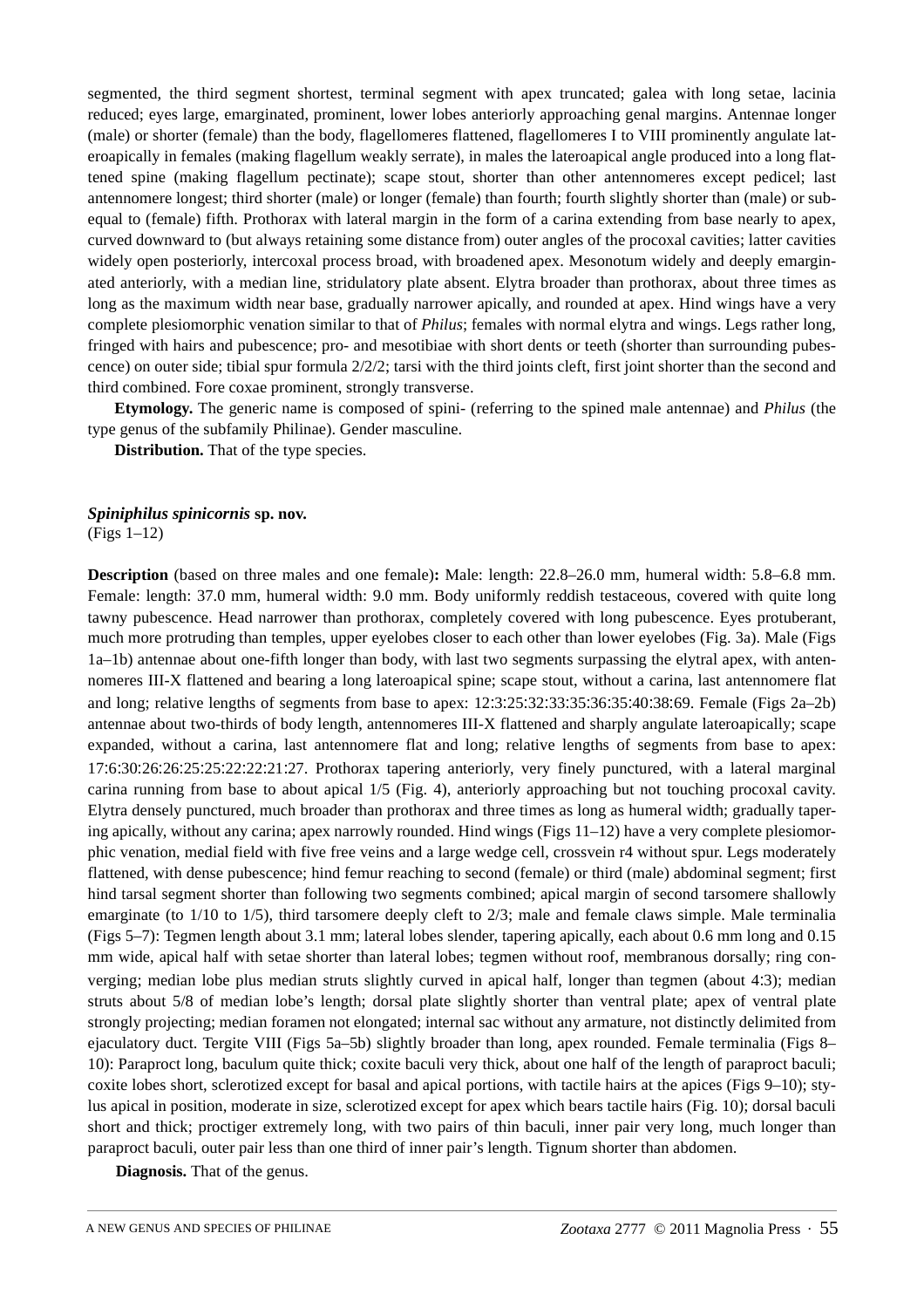

**FIGURES 1–4.** *Spiniphilus spinicornis* **sp. nov.** 1–2. habitus. 1. holotype, male, from Yunnan. 2. paratype, female, from Yunnan. a. dorsal view. b. ventral view. 3a. head of male, frontal view. 3b. maxilla of male. 4. prothorax, dorsal-lateral view, showing the lateral margin. Scale 4 mm.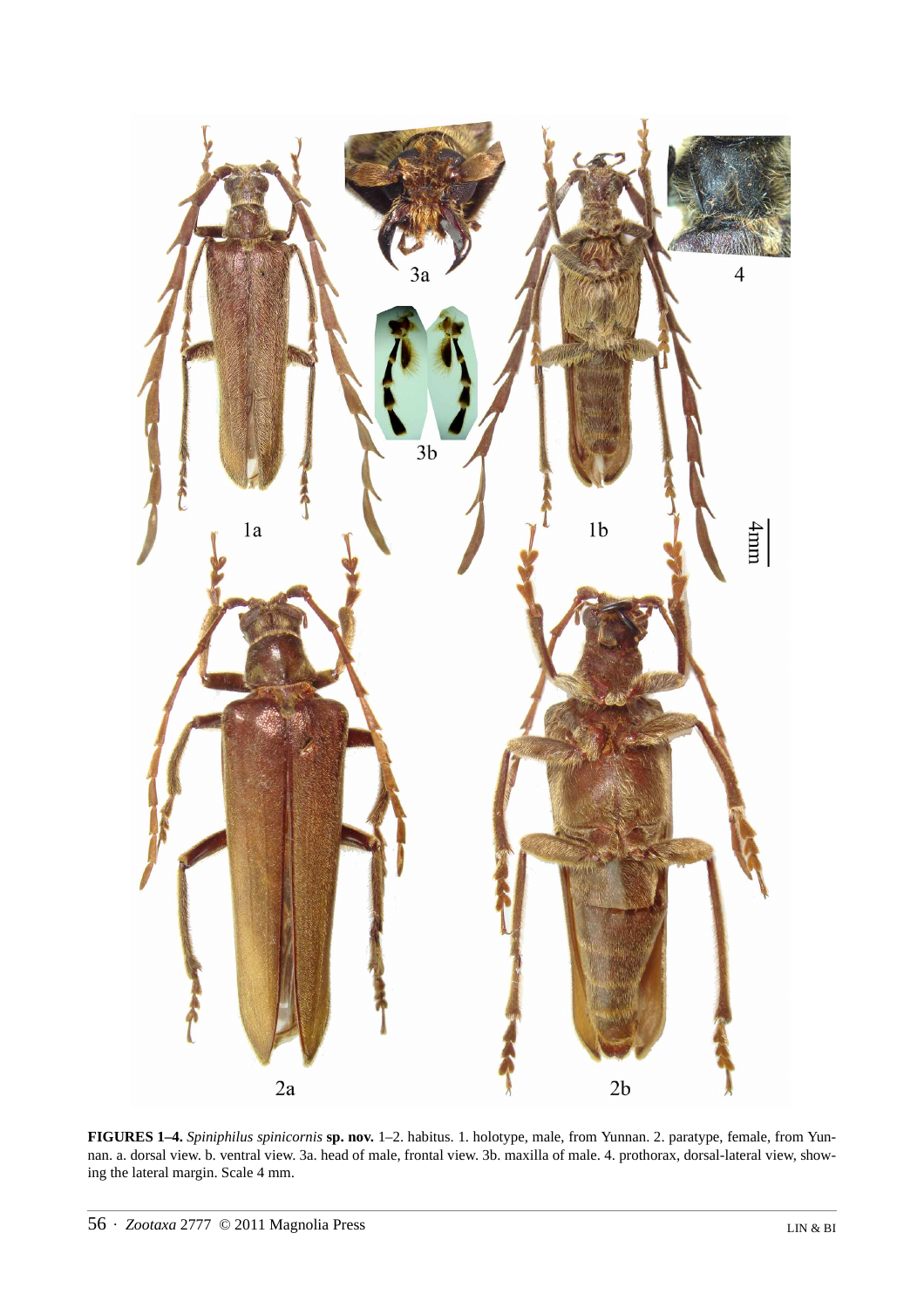

**FIGURES 5–10.** Terminalia of *Spiniphilus spinicornis* **sp. nov.** 5–7. male. 5. tergite VIII and ventrites VIII & IX. a. ventral view. b. dorsal view. 6–7. male genitalia. a. ventral view. b. lateral view. c. dorsal view. 7. showing apex of ventral plate and lateral lobes of tegmen. 8–10. female. 8. tignum. 9. ovipositor (internal reproductive organ destroyed). a. ventral view. b. dorsal view. 10. coxite lobe and stylus. Scale 1 mm.

**Etymology.** The species is named after the spined third to tenth antennomeres in the male.

**Remarks.** Though the only available female was unfortunately damaged by dermestid beetles, it could be concluded that the vaginal plates were absent, bursa copulatrix absent and spermatheca not forming a sclerotized capsule, but present as a large membranous pouch, not clearly distinguished from spermathecal duct (using the interpretation of Saito, 1990).

The biology of the species is unknown, the available specimens were attracted to a light trap. However, the mouthparts suggest that the adults probably do not feed, like the adults of *Philus*.

Based on our observation on the material in IZAS, we hereby confirm the tibial spur formula of *Heterophilus* (not hitherto mentioned in any published description) to be 1/2/2 in both male and the undescribed brachypterous female.

**Distribution.** China: Yunnan.

**Material examined.** Holotype (26.0 mm long), male, China, Yunnan prov., Yingjiang (24°46'N, 97°58'E),  $'N$ , 97°58′E),<br>holotype but<br>alt  $1050$  m 1700 m, 1980.IV.15, leg. Ping Gao (IZAS). Paratypes: 1 female (37.0 mm long), same data as holotype but 1980.IV.21; 2 males, Yunnan prov., Tengchong county, Longchuanjiang (24°55′N, 98°42′E), alt. 1050 m, 2006.V.16, leg. Ping Zhao by light trap (IZAS & CCCC). 2006.V.16, leg. Ping Zhao by light trap (IZAS & CCCC).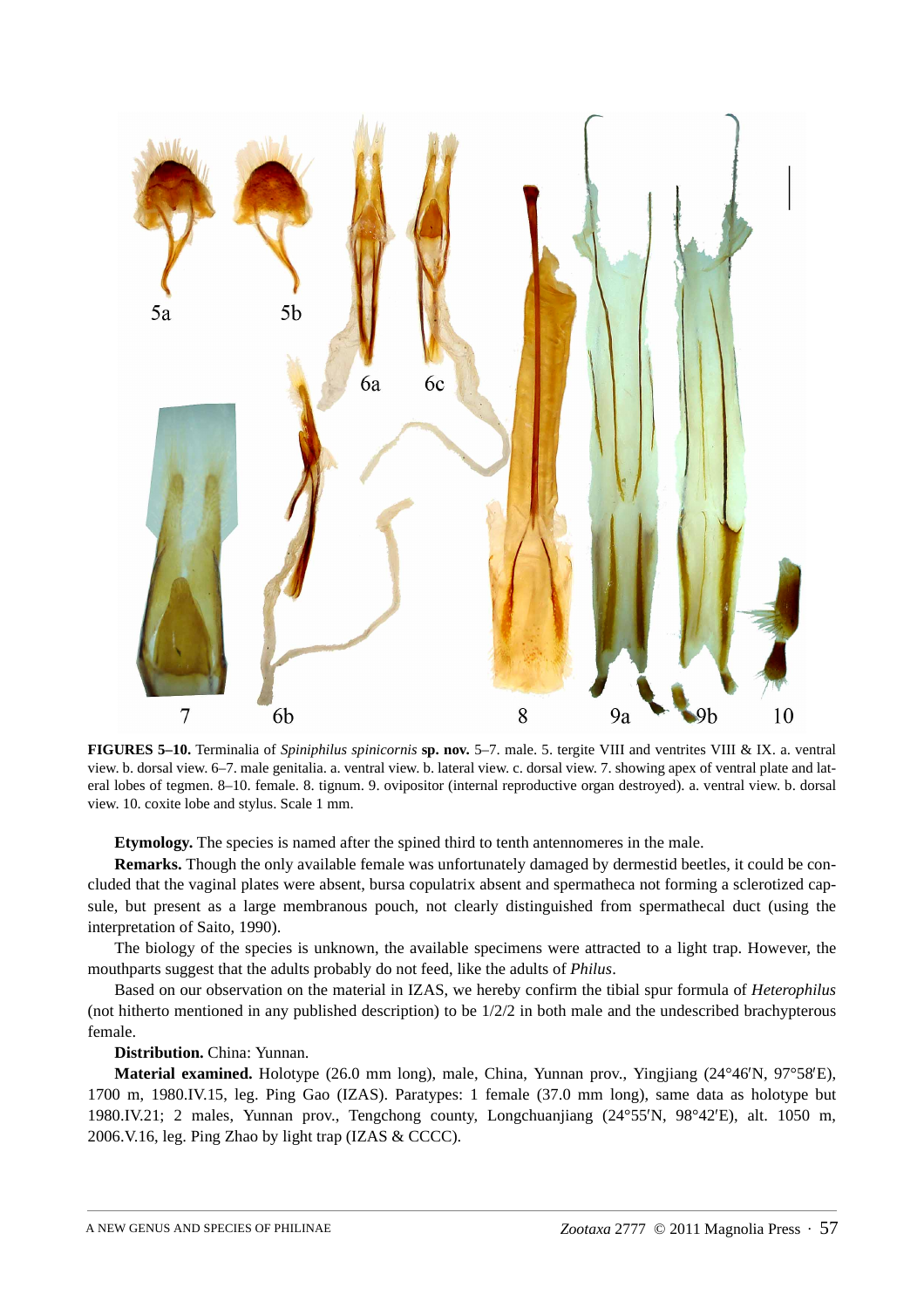

**FIGURES 11–12.** Left hind wings of *Spiniphilus spinicornis* **sp. nov.** 11. male. 12. female.



**FIGURES 13–14.** Left hind wings of *Mantitheus pekinensis* Fairmaire. 13. male. 14. female.

# **Key to genera of Philinae**

(based on personal observation and Švácha *et al.,* 1997)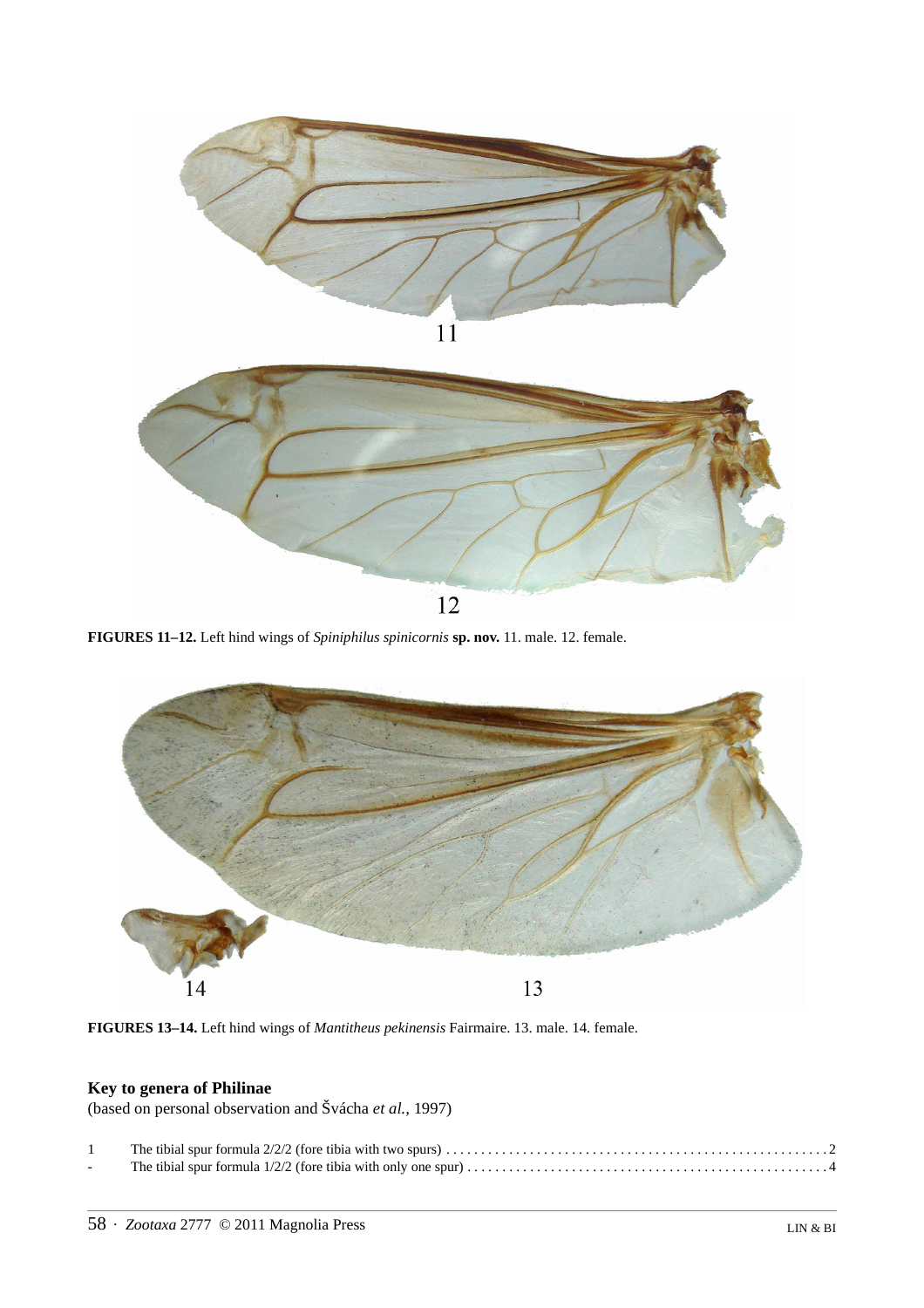| $\mathcal{L}$  | Lateral pronotal margins carinate; antennomeres III-X spined (male) or sharply angulate (female)Spiniphilus gen. nov.        |
|----------------|------------------------------------------------------------------------------------------------------------------------------|
|                |                                                                                                                              |
| 3              |                                                                                                                              |
|                |                                                                                                                              |
|                | Male wings with simplified venation with only four free veins in medial region (Fig. 13), female micropterous (Fig. 14) and  |
|                |                                                                                                                              |
| $\overline{4}$ | Male wings with simplified venation (Fig. 15), female micropterous (Fig. 16) and with abbreviated elytra (last two abdominal |
|                | segments not covered); mesonotum without longitudinal median line; antennae shorter, male antennae shorter than body         |
|                | length, antennomere V of male extends to the basal pronotal margin, female antennae never extending to the middle of elytra, |
|                | antennomere V does not reach basal pronotal margin; the undescribed females (Figs 16–18) are brachypterous and with some-    |
|                |                                                                                                                              |
|                | The wings with very complete plesiomorphic venation; mesonotum (with or without stridulatory area) divided by a more or      |
|                | less complete longitudinal median line; antennae longer, male antennae subequal to or longer than body length, antennomere   |
|                | IV of male and V of female extends to the basal pronotal margin, female antennae usually extending to the middle of elytra;  |
|                |                                                                                                                              |



**FIGURES 15–16.** Left hind wings of *Heterophilus* spp. 15. male, from Xizang, Nanmulin, Tubujia. 16. female, from Xizang, Nanmulin, Tubujia.

**Notes.** According to Švácha, *et al.*(1997), there are no sharp mutually exclusive differences between *Philus* and *Doesus*, and several species described under *Philus* were treated by those authors as of uncertain generic position.

**Descriptions of the female of** *Heterophilus* **spp.** (based on two female specimens in IZAS, Figs 16–18): Head subvertical in front; mandibles rather long, with sharp apex, crossed when closed; maxillae relatively reduced, palps long and with apical setae, four-segmented, third segment shortest, terminal segment tapering distally; galea with dense setae, lacinia reduced; eyes moderately sized, slightly emarginated, lower lobes hardly seen in frontal view. Antennae normal and short, never extending to the middle of elytra; scape stout, third antennomere longest; fourth to tenth very slightly diminishing. Prothorax with lateral margin in the form of a carina extending from base to apex; procoxal cavities widely open posteriorly, intercoxal process broad, curved downwards and with narrower apex. Mesonotum without median line, stridulatory plate absent. Elytra broader than prothorax, about two times as